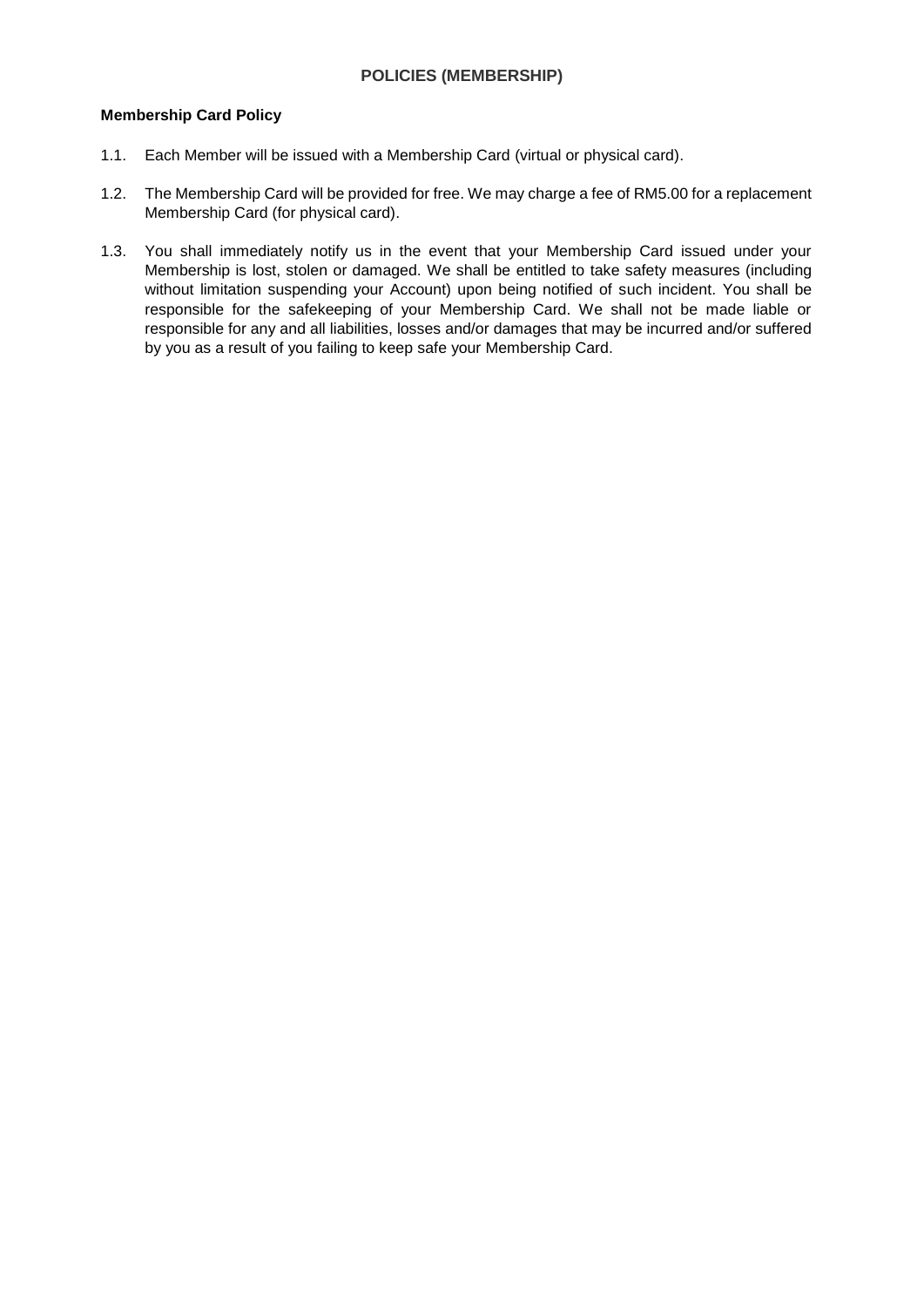## **BonusLink Programme Benefits Policy**

## **1. Collection of Points**

- 1.1. Points may be earned (and will be recorded in a Member's Account) from purchases by the Member of qualifying goods or services from a Partner or through other methods determined by us from time to time SUBJECT ALWAYS TO our right to appoint selected Partner to offer Points to only specified groups of Members as part of any promotional and incentive programmes. Points may also be recorded in a Member's Account in relation to promotional and incentive programmes.
- 1.2. We, together with the Partners, shall have the discretion to determine the "**qualifying goods and services**" from time to time and the number of Points that will be awarded and recorded in a Member's Account for such purchases. We may from time to time offer exclusive BonusLink Programme Benefits for specified groups of Members.
- 1.3. The Partners, the Points issuance rate, the Gifts and the BonusLink Programme Benefits may be updated and varied from time to time. You are responsible for reviewing the relevant rules and policies published by us on the Platform or notified to you from time to time for the latest rules and policies in respect of the BonusLink Programme. Please view the latest [list of Partners](https://www.bonuslink.com.my/EN/Partners.aspx) here.
- 1.4. Below are the methods to earn Points:
	- 1.4.1. By presenting the Membership Card and notifying the Partner before the transaction in respect of a qualifying goods or services is concluded;
	- 1.4.2. By performing qualifying transaction (as determnined by BLSB from time to time) through your Account in the Platform (namely, the BonusLink App); or
	- 1.4.3. If the purchase is by telephone or mail order, by quoting the Membership number; or
	- 1.4.4. In the case where the qualifying service is a subscription type service and where Points are calculated and issued back-end, the following shall apply:
		- 1.4.4.1. the Member shall ensure that he/she provides consent to the Partner to release his/her personal and transactional information to us. This may include the submission of a form to the Partner; or
		- 1.4.4.2. the Member shall ensure that he/she provides accurate data and required information to both us and the Partner if the Member's Account is automatically linked to the subscription through the match of certain personal information.
- 1.5. The Member may be introduced to other methods by which the Member may be able to earn and receive Points from time to time.
- 1.6. All contracts in connection with the qualifying goods and/or services made between you and the relevant Partner are strictly entered into between you and the relevant Partner to the full and absolute exclusion of us to the fullest extent permitted by law.

## **2. Points**

- 2.1. Points may be used by Members to redeem Gifts. Points, and any rights they confer, cannot be sold, assigned or otherwise dealt with except in accordance with these Terms and Conditions.
- 2.2. The Members may transfer Points allowed by and in accordance with the methods and process permitted by us from time to time. Points may, subject to our absolute discretion, be transferred from one Account to another Account upon the demise of a Member, to the next of kin, with proper official documentation (to be determined by us from time to time) being submitted. Save and except the foregoing, all BonusLink Programme Benefits are non-transferable and non-assignable to any third party.
- 2.3. We may forward a Summary Statement to the Member every calendar month setting out among others, opening Points balance and the Points transactions, redemption made, summary of total transactions, total Points collected and total Points redeemed, in respect of the previous calendar month. We, however, may not send or may refuse to send a Member his/her Summary Statement in hard copy in any of the following events:
	- 2.3.1. when such Member does not use his/her Membership Card for a period of time as determined by us from time to time;
	- 2.3.2. when such Member does not accumulate a minimum number of Points for a period of 6 months, which minimum shall be set by us at our own discretion from time to time;
	- 2.3.3. when such Member's address is incorrect or incomplete;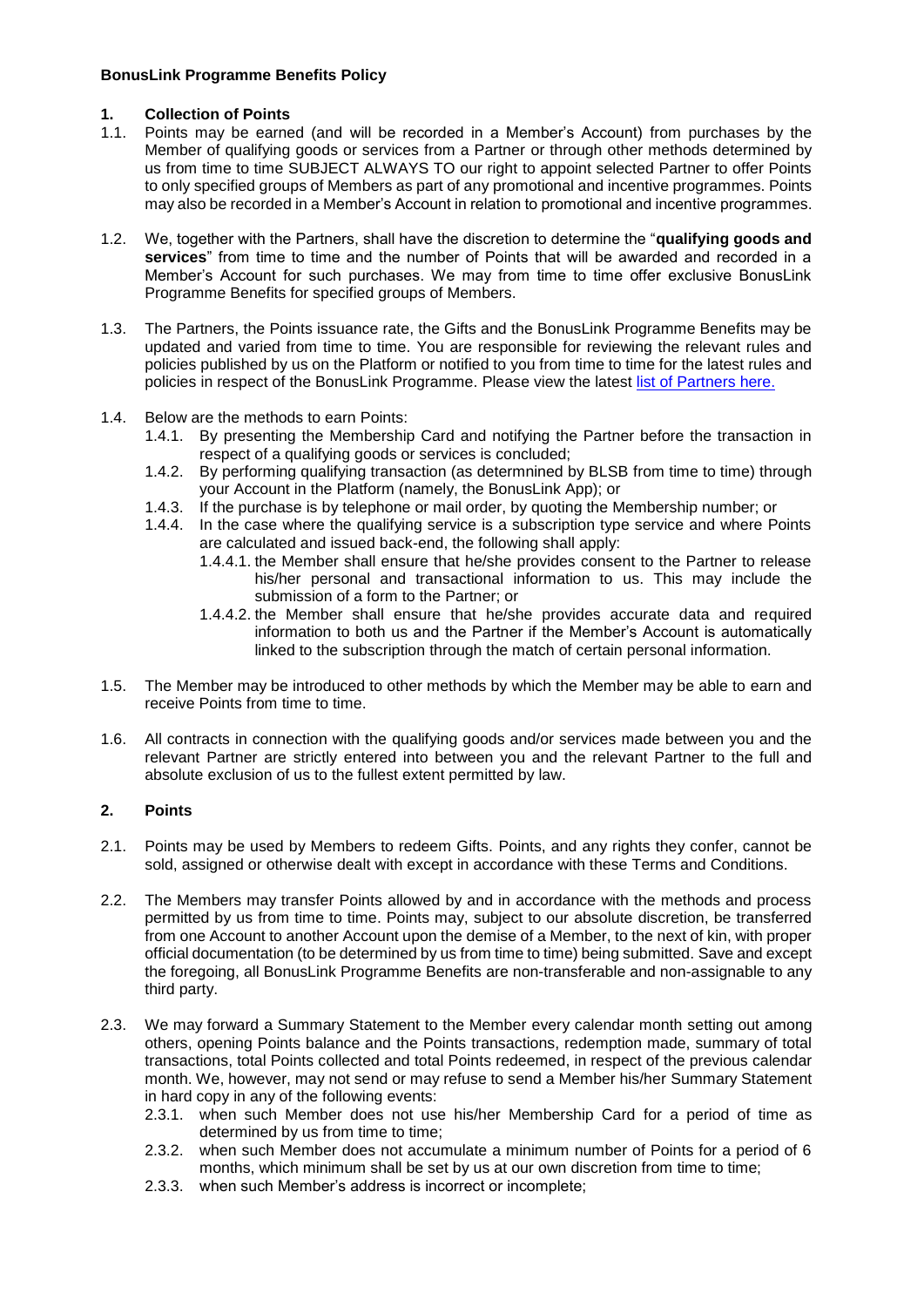- 2.3.4. when we have reasonable grounds to believe that the security of the relevant Account has been breached or is at the risk of exposure or otherwise are of the opinion that there has been any unusual activities in connection with the Account; or
- 2.3.5. when an electronic copy of the Summary Statement have been sent to such Member's email address in our system or record (e-statement).
- 2.4. Disputes arising from or in connection with the Summary Statement shall be notified to us within one (1) month from the date the relevant Summary Statement has been sent to or deemed to have been sent to the Member. Members are requested to provide supporting documents wherever applicable to assist us in settling the dispute. The Summary Statement will otherwise be deemed to have been accepted by the Member. To the maximum extent permitted by law, our decision on any such dispute shall be final and binding save and except for any manifest error.
- 2.5. In the event that any person, company, entity or body has ceased to be a Partner, Points will not be awarded for such person, company, entity or body. In the event that a Partner has ceased to be a Partner in the BonusLink Programme, there will be a transition period whereby we will be able to validate your transactions with the Partner in respect of the BonusLink Programme Benefits. After the expiry of the said transition period, we may not be able to assist you in connection with the dispute in connection with such transaction.

## **3. Points deduction and expiry**

- 3.1. The number of Points published for a Gift that is redeemed by a Member will be deducted from the Points balance of the Member's Account, with the oldest Points being deducted first. Any Points, which are not used by a Member to redeem a Gift within thirty six (36) months from the month in which the Points were recorded, will automatically expire and be deducted from the Points balance in a Member's Account.
- 3.2. If any transaction in respect of the qualifying goods and/or services or in which the Points are earned is disputed, cancelled and thereafer reversed, we shall have the right to reverse the Points awarded from the disputed/cancelled transaction.
- 3.3. Without prejudice to our other rights and remedies, we shall be entitled to deduct Points from the Points balance in a Member's Account without notice in any of the following events:
	- 3.3.1. any Points suspected to be fraudulently earned or recorded;
	- 3.3.2. any Points recorded in error; or
	- 3.3.3. any Points relating to a transaction which is cancelled or reversed.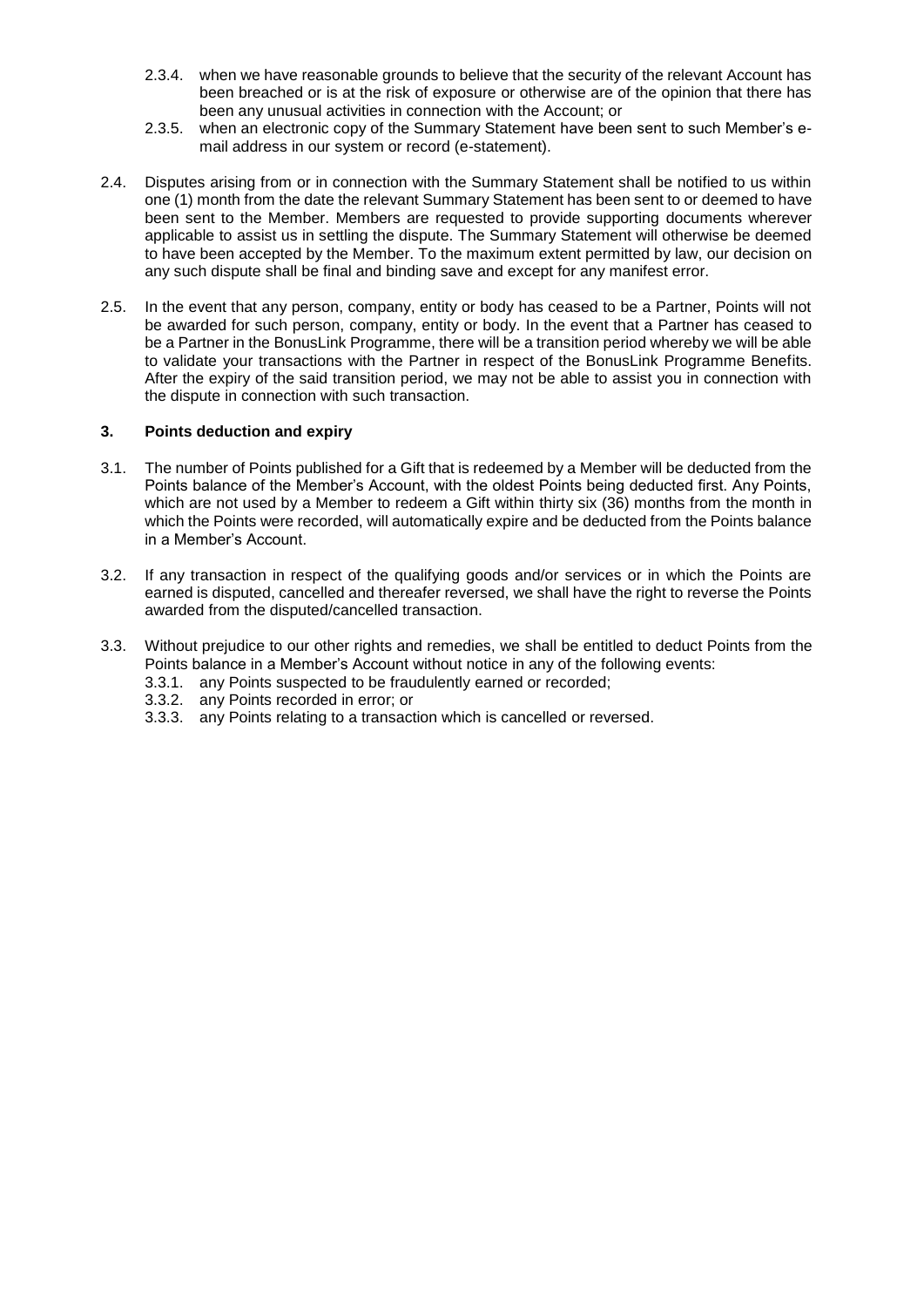## **Gifts and Redemption Policy**

- 1.1. Unless otherwise stated, redemption of Points can only be made by the Member through the redemption channels made available to you by us at our discretion. We shall be entitled to refuse the redemption of any Gifts or recall the redeemed Gifts if we have any reason to suspect that the Points were fraudulently accumulated by the Member or wrongly recorded.
- 1.2. Points cannot be redeemed until credited to the Member's Account. Points will be recorded in the Member's Account only after we have been notified by the Partner of the details of the relevant transaction (at the intervals determined between us and the Partner). The Member hereby acknowledges that there will be a lapse of time between a transaction qualifies for Points being made (including without limitation transaction in respect of the qualifying goods and/or services) and the crediting of Points to the relevant Member's Account. Accordingly, we do not represent or warrant that the Points earned will immediately be available for redemption.
- 1.3. We reserve the right to adjust the Points required for redemption of the Gifts and the Gifts published on the Platform from time to time at our discretion.

#### **Normal redemption**

1.4. Only the Member with sufficient Points is eligible to redeem the Gifts (the amount of Points required to redeem a Gift shall be as specified by us) and he/she may do so using the various redemption methods and channels made available by us at our discretion. Once redemption has been accepted by us, such redemption may not be revoked, cancelled, returned or exchanged for no valid reason acceptable to us, and the affected Points may not be reinstated unless otherwise agreed by us. If redemption channels are specified for a specific Gift, redemption shall be made through the specified channels and we reserves the right to decline redemptions made through any channels other than the specified channels.

#### **Flexi Points Redemption**

- 1.5. 'Flexi Points' is where gifts are redeemable partially by Points (the amount of Points is determined by Members) and the balance of the value for the Gift shall be payable by the Members via money order, postal order, bank draft, cheque, credit card (Visa & MasterCard), online payment or any other payment methods which may be specified or made available to you by us from time to time.
- 1.6. Payment by credit card (Visa and MasterCard) is only available for 'Flexi Points' redemptions via the Platform. We shall not be responsible for any transactions declined by the relevant payment system operator or the financial institution. For more information in respect of payment via the Platform, please refer to the Terms and Conditions published on the Platform.
- 1.7. For payment via cheque, the 'Flexi Points' redemption will only be processed upon cheque clearance. All cheques must be crossed and made payable to 'BonusKad Loyalty Sdn. Bhd'. Only cheques from banks incorporated in Malaysia are acceptable. Members are advised to state the Member's BonusLink Card Number, name, redemption reference (where applicable) and contact number on the reverse side of the money/postal order, bank draft and cheque. Post-dated cheques and alterations are not permitted. Proof of sending is not proof of receipt. A RM10 administrative charge will be imposed for all rejected cheques.

#### **On-the-Spot Redemption**

1.8. For On-the-Spot redemption, Members are required to be present and must produce their Membership Card, Identity Card and PIN or code for verification purposes. Members are advised to examine the Gifts upon redemption..

#### **Other Redemption Channels**

1.9. We may vary or introduce other methods or channels of redemption from time to time.

## **2. Gifts**

2.1. We reserve the right, at our discretion, to vary, amend, remove or add any Gifts from time to time and the Gifts are subject to availability. Once redeemed, these Gifts cannot be revoked, cancelled, returned or exchanged, and Points will not be reinstated, for no valid reason.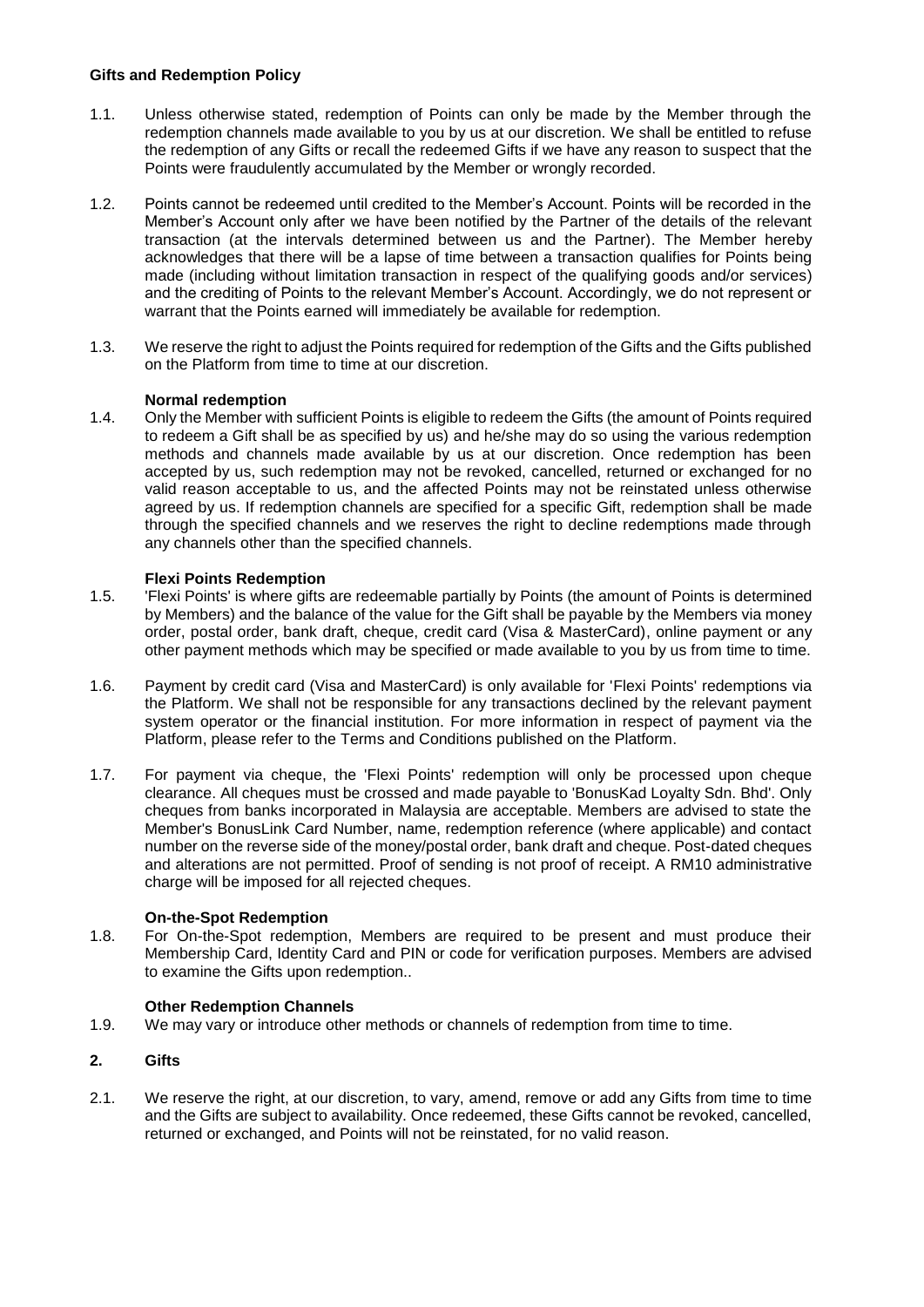- 2.2. Certain Gifts may be provided with an express guarantee card given by the manufacturer. You shall be responsible for the safe keeping of the guarantee card.
- 2.3. Gifts may be subject to the terms and conditions relating to or attached to such Gifts and/or as mentioned in the current Gifts schedule as determined by the relevant participating outlet or Suppliers, including any ticket for airline travel. It is the Member's responsibility to satisfy and comply with all such terms and conditions and it shall be the responsibility of the Member to bear all fees, costs and expenses incurred in respect of the Gifts.

#### **Reservation of Gifts**

2.4. Members are allowed to reserve a Gift, which is temporarily out of stock, through the approved channels offered by us. Once stock is available, the reservation will automatically be processed as redemption subject to the Terms and Conditions. However any reservation that is not fulfilled within one (1) month will be automatically cancelled. Any reservation made by the Member is subject to Point expiry. Reservations may not be applicable for certain redemption promotions or methods, for example 'Points Knock Down' promotion and redemption that involves online payment.

#### **Terms and Conditions in respect of Certificates/Vouchers**

- 2.5. Unless otherwise specified in the relevant certificates/vouchers, these terms and conditions shall apply to Gifts in the form of certificates/vouchers:
	- 2.5.1. the certificate/voucher is only valid for use at participating outlets or Suppliers as mentioned on the certificate/voucher and only on specific matters mentioned therein;
	- 2.5.2. the certificate/voucher is not transferable and not exchangeable for cash;
	- 2.5.3. the certificate/voucher shall be subject to the specific terms and conditions stipulated therein;
	- 2.5.4. in the event that an expiry date is stipulated, such certificate/voucher shall expire and be invalidated on the expiry date stipulated therein. Such expired certificate/voucher will not be extended and replaced;
	- 2.5.5. no Point(s) will be reinstated for any cancellation of or unutilised certificate/voucher which is redeemed by you;
	- 2.5.6. in the event that certificate/voucher is in the form of cash vouchers, you shall pay the difference if purchase of goods or services exceeds the certificate/voucher face value. If the purchase amount is lesser than the certificate/voucher value, no payment will be made to you for the difference;
	- 2.5.7. it is your responsibility to make the necessary reservation (if required) with the participating outlets or Suppliers;
	- 2.5.8. you shall bear any costs and expenses which may be incurred in respect of the vouchers/certificates;
	- 2.5.9. for hotel certificates/vouchers, please note that hotel reservations are subject to room availability and it is your responsibility to ensure that the necessary arrangement is made with the relevant hotel. You may be required to pay a deposit to the relevant hotel. such deposit and all other charges (if any) shall be borne by you;
	- 2.5.10. you may be requested to present your identification documentation, the original certificate/voucher and Membership Card for redemption and verification;
	- 2.5.11. only original certificates/vouchers will be accepted. Participating outlets or Suppliers will not usually accept damaged, defaced or photocopied certificate/vouchers;
	- 2.5.12. the participating outlet or Supplier may be entitled to reject the certificate/voucher if it is forged, tampered or expired or where the verification process is unsuccessful;
	- 2.5.13. We or the participating outlets/Suppliers will not replace lost, stolen, damaged and expired certificate/vouchers;
	- 2.5.14. the certificate/voucher may not be used in conjunction with any promotions or special offers; and
	- 2.5.15. the certificate/voucher shall further be subject to the terms and conditions governing the relevant services and/or goods determined by the Participating outlets or Suppliers.

Failure to comply with any of the above these terms and conditions may result in the certificate/vouchers to be void or the relevant Parner/Supplier's or participating outlet's refusal to accept the certificate/voucher. We shall not be responsible for any such failure and any disputes arising in connection with the failure to comply with any of the above terms and condition shall be resolved between you and the Partner/Supplier or the participating outlet. We may, but is not obliged to, assist you in resolving the dispute to the extent we deem appropriate.